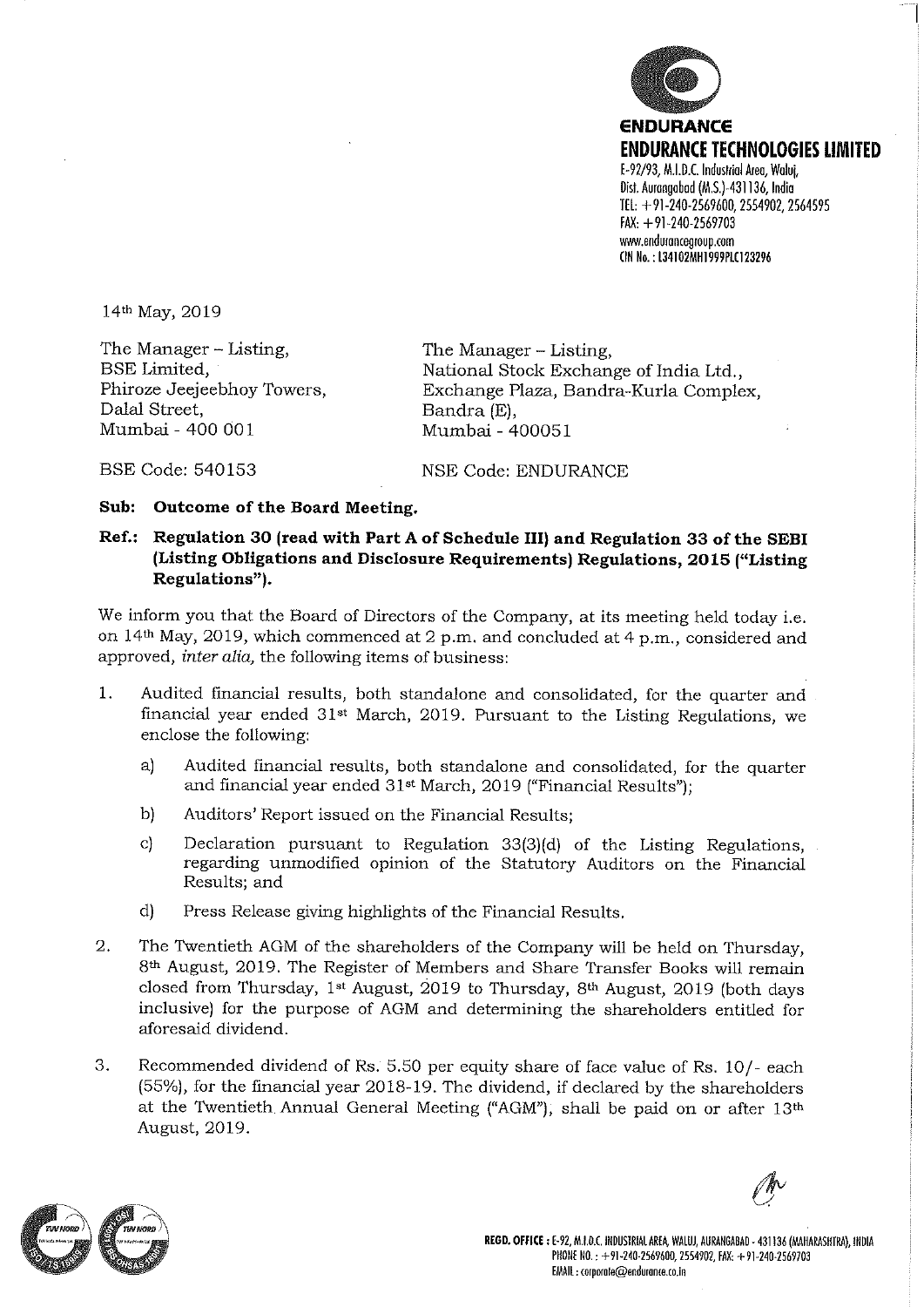

4. Re-appointment of Mr. Ramesh Gehaney (DIN: 02697676} and Mr. Satrajit Ray (DIN: 00191467} as Whole Time Director for further period of five years, subject to approval of shareholders at the ensuing Twentieth AGM.

The above information will be made available on the Company's website www.endurancegroup.com.

You are requested to take note of the same.

Thanking you,

Yours faithfully, For Endurance Technologies Limited

Sunil Laiai Company Secretary and Vice President ~ Legal

End: As mentioned in point 1 (a) to (d) above.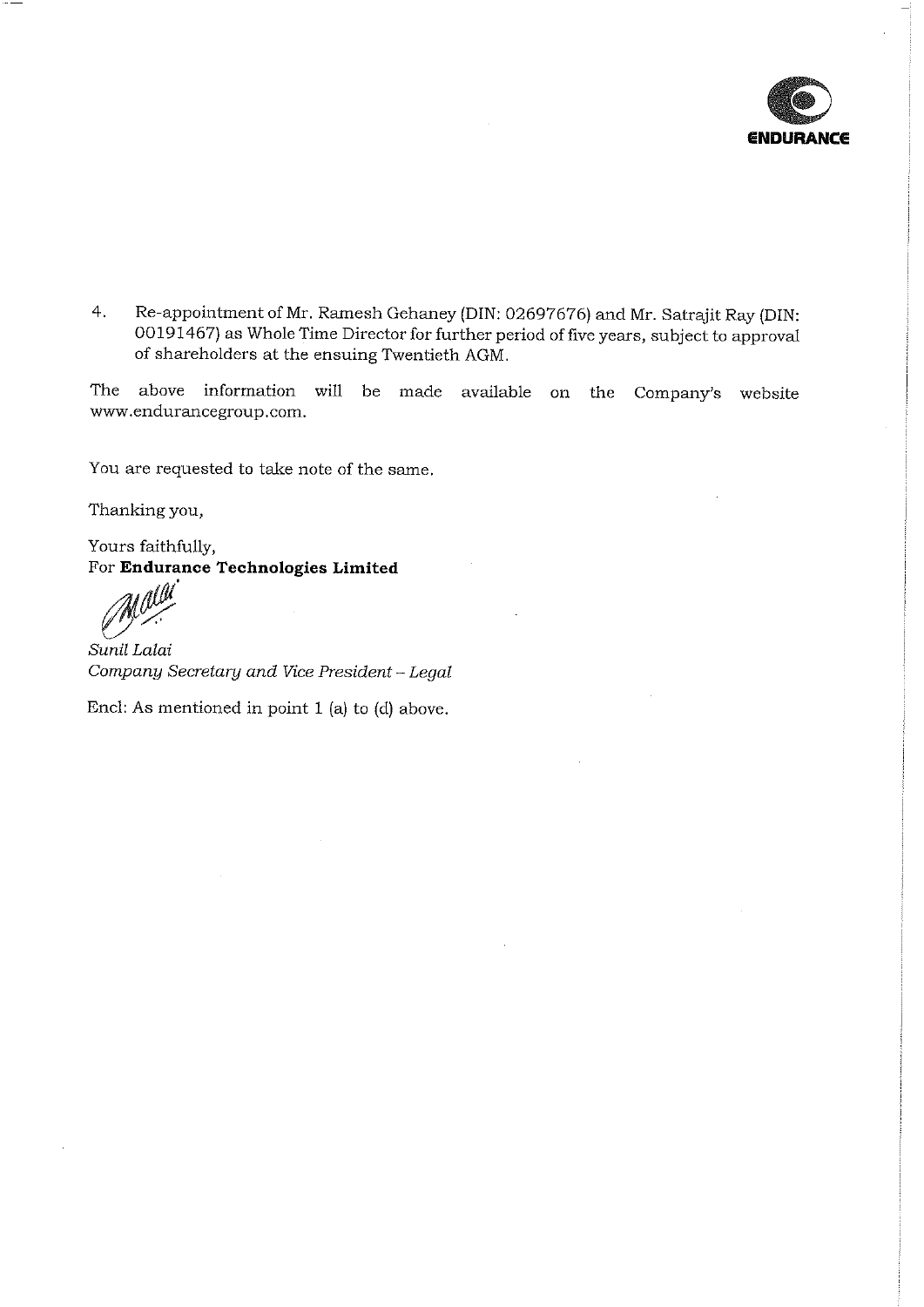### Endurance Technologies Limited CIN: L34102MH1999PLC 123296

Registered office: E-92, M.LD.C. Industrial Area, Waluj,Aurangabad~431136 (Maharashtra), India



## Tel no. +91-240-2556686 Fax no.+91-240-2551700 Email: investors@endurance.co.in

#### Statement of standalone audited financial results for the quarter and year ended 31st March, 2019

|             | ₹ in million (except per share data)                        |                |                |                 |                     |                     |  |
|-------------|-------------------------------------------------------------|----------------|----------------|-----------------|---------------------|---------------------|--|
|             |                                                             |                | Quarter ended  |                 |                     | Year ended          |  |
|             |                                                             |                |                |                 |                     |                     |  |
| Sr.         |                                                             | 31st March,    | 31st December, | 31st March,     | 31st March,<br>2019 | 31st March,<br>2018 |  |
| No.         | Particulars                                                 | 2019           | 2018           | 2018            |                     |                     |  |
|             |                                                             | Audited        |                |                 |                     |                     |  |
|             |                                                             | (Refer note 9) | Unaudited      | Audited         | Audited             | Audited             |  |
|             |                                                             |                |                |                 |                     |                     |  |
| 1           | Revenue from operations (refer notes 3, 4 and 7)            | 13,406.03      | 13,269.41      | 12,373.72       | 54, 174.59          | 46,179.61           |  |
| $\mathbf I$ | Other income                                                | 43.41          | 37.11          | 68.35           | 162.23              | 183.23              |  |
| Ш           | Total Income $(I + II)$                                     | 13,449.44      | 13,306.52      | 12,442.07       | 54,336.82           | 46,362.84           |  |
|             |                                                             |                |                |                 |                     |                     |  |
| IV          | <b>Expenses</b>                                             |                |                |                 |                     |                     |  |
|             | (a) Cost of materials consumed                              | 8,275.14       | 8,516.83       | 7,870.31        | 35,080.26           | 28,630.90           |  |
|             | (b) Purchases of stock-in-trade (traded goods)              | 49.68          | 67.18          | 28.61           | 230.84              | 90.93               |  |
|             | (c) Changes in stock of finished goods, stock-in-trade      | 111.79         | 173.82         | 137.30          | (73.81)             | 94.27               |  |
|             | and work-in-progress                                        |                |                |                 |                     |                     |  |
|             |                                                             |                |                |                 |                     | 1,279.12            |  |
|             | (d) Excise duty                                             | 689.23         | 724.24         | 641.95          | 2,777.43            | 2,546.95            |  |
|             | (e) Employee benefits expense                               |                |                |                 | 170.73              | 102.49              |  |
|             | (f) Finance costs                                           | 43.49          | 55.51          | 27.39<br>454.42 |                     |                     |  |
|             | (g) Depreciation and amortisation expense                   | 449.30         | 460.15         |                 | 1,756.98            | 1,696.31            |  |
|             | (h) Other expenses                                          | 2,203.19       | 2,178.31       | 2,099.02        | 8,839.77            | 7,633.06            |  |
|             | Total expenses (IV)                                         | 11,821.82      | 12,176.04      | 11,259.00       | 48,782.20           | 42,074.03           |  |
|             |                                                             |                |                |                 |                     |                     |  |
| V           | Profit before exceptional items and tax (III-IV)            | 1,627.62       | 1,130.48       | 1,183.07        | 5,554.62            | 4,288.81            |  |
|             |                                                             |                |                |                 |                     |                     |  |
| VI          | Exceptional items (refer notes 5 and 6)                     |                | 208.00         | u,              | 208.00              | 268.78              |  |
|             |                                                             |                | 922.48         | 1,183.07        | 5,346.62            | 4,020.03            |  |
| VШ          | Profit before tax (V-VI)                                    | 1,627.62       |                |                 |                     |                     |  |
|             |                                                             |                |                |                 |                     |                     |  |
|             | VIII Tax expense<br>Current tax                             | 369.38         | 338.47         | 212.77          | 1,595.02            | 1,261.24            |  |
|             | Short/(excess) provision for tax relating to prior periods  |                | 15.14          | 0.70            | 15.14               | (63.95)             |  |
|             | Deferred tax                                                | 155.40         | (60.30)        | 150.63          | 157.85              | 106.71              |  |
|             | Total tax expense                                           | 524.78         | 293.31         | 364.10          | 1,768.01            | 1,304.00            |  |
|             |                                                             |                |                |                 |                     |                     |  |
| IX          | Profit for the period (VII-VIII)                            | 1,102.84       | 629.17         | 818.97          | 3,578.61            | 2,716.03            |  |
|             |                                                             |                |                |                 |                     |                     |  |
| $\mathbf x$ | Other comprehensive income                                  |                |                |                 |                     |                     |  |
|             | Items that will not be reclassified to profit or loss in    | 0.46           | (15.04)        | (1.40)          | (23.39)             | (0.84)              |  |
|             | subsequent periods (net of tax)                             |                |                |                 |                     |                     |  |
|             |                                                             |                |                |                 |                     |                     |  |
|             |                                                             | 1,103.30       | 614.13         | 817.57          | 3,555.22            | 2,715.19            |  |
| XI          | Total comprehensive income for the period $(IX+X)$          |                |                |                 |                     |                     |  |
|             | $XII$ Paid-up equity share capital                          | 1,406.63       | 1,406.63       | 1,406.63        | 1,406.63            | 1,406.63            |  |
|             | Face value of the share in Rs. each                         | 10.00          | 10.00          | 10.00           | 10.00               | 10.00               |  |
|             |                                                             |                |                |                 |                     |                     |  |
|             | XIII Earnings per share (of Rs 10/- each) (not annualised): |                |                |                 |                     |                     |  |
|             | Basic & diluted                                             | 7.84           | 4.47           | 5.82            | 25.44               | 19.31               |  |
|             |                                                             |                |                |                 |                     |                     |  |
|             |                                                             |                |                |                 |                     |                     |  |



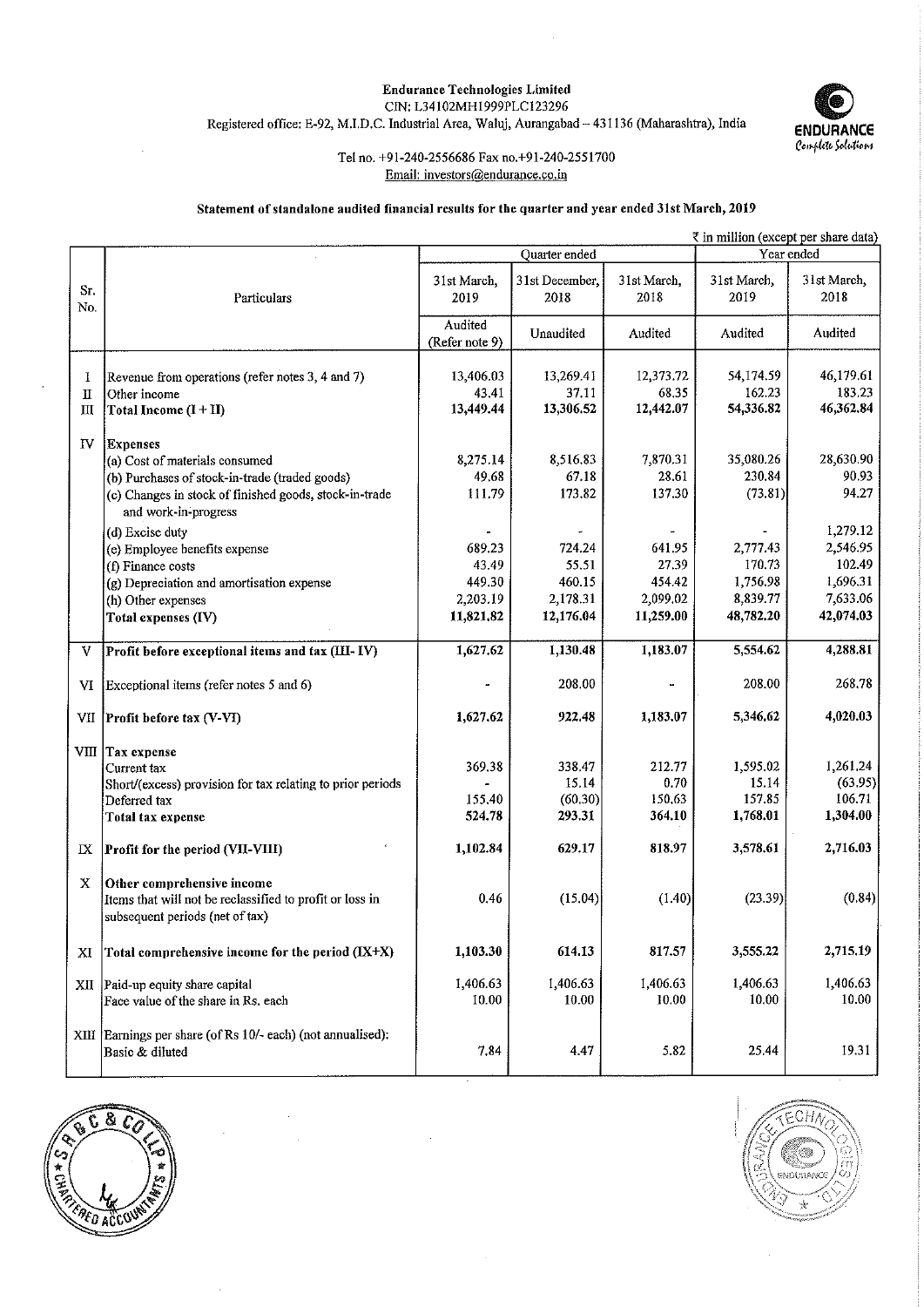

#### Endurance Technologies Limited Registered office: E-92, M.I.D.C. Industrial Area, Waluj, Aurangabad - 431136 (Maharashtra), Indi CIN: L34I02MH1999PLC123296 Te! no. +91-240-2556686 Fax no.+91-240-2551700 Email: investors@endurance.co.in

 $\bar{z}$ 

#### Standalone audited Balance Sheet as at 3Ist March, 2019

| No.<br>$\mathbf{1}$     |                                                                              |                       |                       |
|-------------------------|------------------------------------------------------------------------------|-----------------------|-----------------------|
|                         |                                                                              | Audited               | Audited               |
|                         | <b>ASSETS</b>                                                                |                       |                       |
|                         | Non-current assets                                                           |                       |                       |
|                         | (a) Property, plant and equipment                                            | 11,574.89             | 9,571.27              |
|                         | (b) Capital work-in-progress                                                 | 897,83                | 505.22                |
|                         | (c) Intangible assets                                                        | 41.61                 | 57.00                 |
|                         | (d) Intangible assets under development                                      | 115.04                | 47.77                 |
|                         | (e) Investments in subsidiaries                                              | 3,637.61              | 3,637.61              |
|                         | (f) Financial assets                                                         |                       |                       |
|                         | (i) Investments                                                              | 12,38                 | 10.08                 |
|                         | (ii) Other financial assets                                                  | 67.17                 | 58.60                 |
|                         | (g) Other non-current assets                                                 | 2,182.84<br>18,529.37 | 1,843.98<br>15,731.53 |
|                         |                                                                              |                       |                       |
| 2                       | <b>Current assets</b>                                                        |                       |                       |
|                         | (a) Inventories                                                              | 2,829.81              | 2,466.24              |
|                         | (b) Financial assets                                                         |                       |                       |
|                         | (i) Investments                                                              | 348.17                | 449.13<br>7,065.70    |
|                         | (ii) Trade receivables                                                       | 6.947.57<br>302.54    | 85.32                 |
|                         | (iii) Cash and cash equivalents<br>(iv) Bank balances other than (iii) above | 1.78                  | 1.61                  |
|                         | (v) Loans                                                                    | 20.95                 | 13.02                 |
|                         | (vi) Other financial assets                                                  | 356,32                | 15.80                 |
|                         | (c) Other current assets                                                     | 215.61                | 226.75                |
|                         |                                                                              | 11,022.75             | 10,323.57             |
| 3                       | Asset held for sale                                                          | 33,37                 |                       |
|                         | Total Assets $(1+2+3)$                                                       | 29,585.49             | 26,055.10             |
|                         | <b>EQUITY AND LIABILITIES</b>                                                |                       |                       |
| 1                       | <b>Equity</b>                                                                |                       |                       |
|                         | (a) Equity share capital                                                     | 1,406.63              | 1,406.63              |
|                         | (b) Other equity                                                             | 19,392.87             | 16,515.95             |
|                         |                                                                              | 20,799.50             | 17,922.58             |
|                         | Liabilities                                                                  |                       |                       |
| 2                       | <b>Non-current liabilities</b>                                               |                       |                       |
|                         | (a) Financial liabilities                                                    | 29.78                 | 49.58                 |
|                         | (i) Borrowings<br>(ii) Other financial liabilities                           | 46.76                 | 30.82                 |
|                         | (b) Provisions                                                               | 62.77                 | 21.60                 |
|                         | (c) Deferred tax liabilities (net)                                           | 156.12                | 10.83                 |
|                         |                                                                              | 295,43                | 112.83                |
| $\overline{\mathbf{3}}$ | <b>Current liabilities</b>                                                   |                       |                       |
|                         | (a) Financial liabilities                                                    |                       |                       |
|                         | (i) Borrowings<br>(ii) Trade payables                                        | 2,120.00              | 1,782.68              |
|                         | (a) Total outstanding dues of micro enterprises and small enterprises        | 667.90                | 767,23                |
|                         | (b) Total outstanding dues of creditors other than micro enterprises         | 4,539.65              | 4,065.06              |
|                         | and small enterprises<br>(iii) Other financial liabilities                   | 410.47                | 457.39                |
|                         | (b) Other current liabilities                                                | 467.61                | 728.37                |
|                         | (c) Provisions                                                               | 250.32                | 190.39                |
|                         | (d) Current tax liabilities (net)                                            | 34.61                 | 28,57                 |
|                         |                                                                              | 8,490.56              | 8,019.69              |
| $\hat{c}_o$             | Total Equity and Liabilities (1+2+3)                                         | 29,585.49             | 26,055.10             |

 $\sim$   $\sim$  $\mathcal{A}^{\mathcal{A}}$ 

8

FRED ACCOUNT

 $\frac{1}{2}$ 

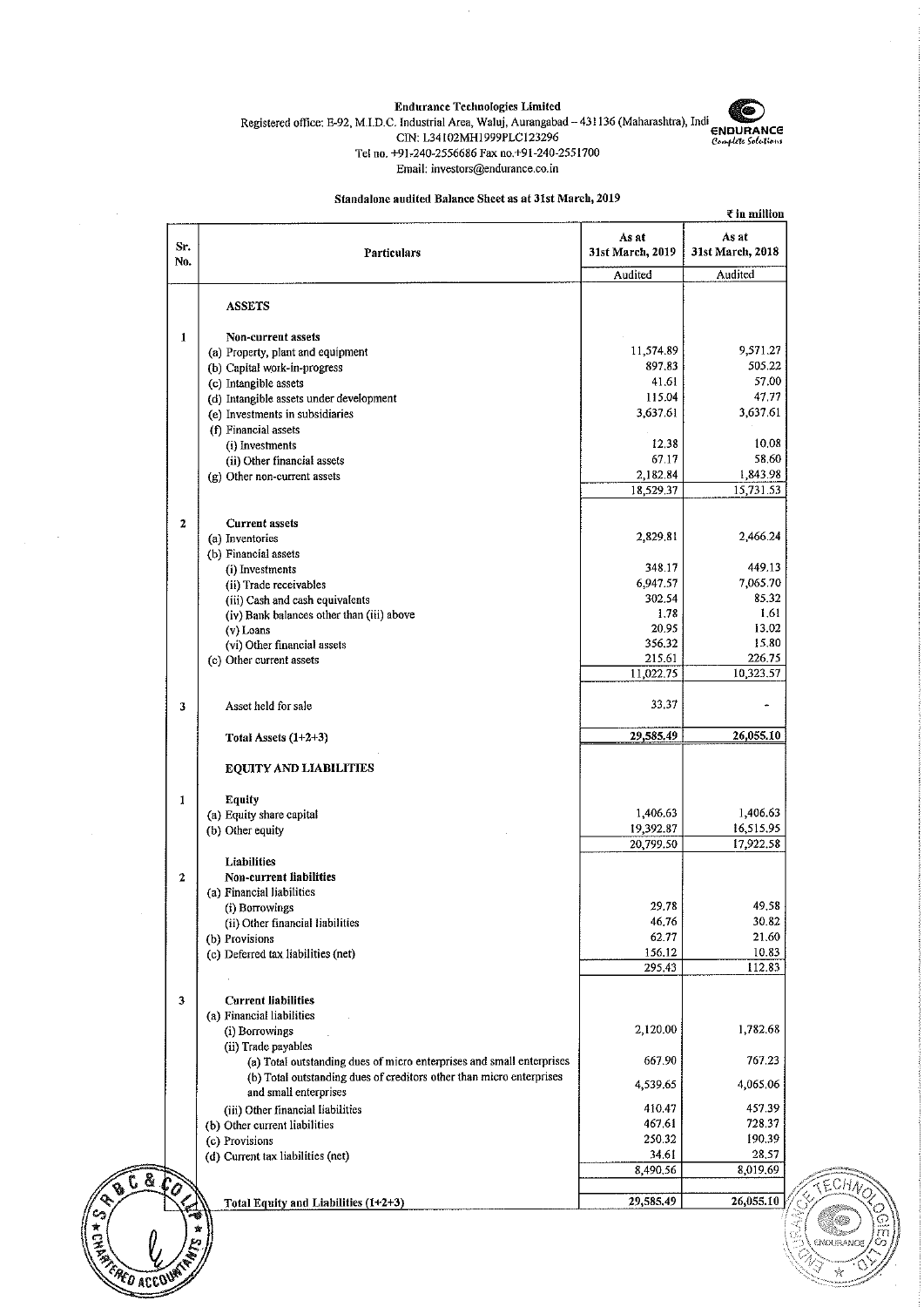#### Notes;

- 1. The above financial results of the Company for the quarter and year ended 31st March, 2019 have been reviewed by the Audit Committee and approved by the Board of Directors at their meeting held on l4th May, 2019, The Statutory Auditors of the Company have expressed an umnodified audit opinion.
- 2. These financial results have been prepared in accordance with Indian Accounting Standards ("Ind AS") prescribed under Section 133 of the Companies Act, 2013 read with relevant rules issued thereunder and in terms of Regulation 33 of the SEBI (Listing Obligations and Disclosure Requirements) Regulations, 2015 read with SEBI circular no. CIR/CFD/FAC/62/2016 dated 5th July, 2016.
- 3. Post the applicability of GST in India with effect from 1st July, 2017, revenue is required to be disclosed net of GST. Accordingly, the revenue from operations for the year ended 31st March, 2019 is not comparable with the year ended 31st March, 2018 in the results.
- 4. Ind AS 115 "Revenue from Contracts with Customers", mandatory for reporting periods beginning on or after 1st April, 2018, replaces existing revenue recognition requirements. Under the full retrospective approach there were no adjustments required to the retained earnings as on 1st April, 2017. Also, the application of Ind AS 115 did not have any impact on recognition and measurement of revenue and related items in the financial results presented for current period / year and previous periods / year presented except for regroupings in certain captions namely, revenue from operations, cost of material consumed, other income and other expenses; to comply with the requirements of Ind AS 115.
- 5. During the previous year, the Company had incurred Rs. 268.78 million towards Voluntary Separation Scheme for eligible workmen, as part of consolidation of plant operations in the Pune region, which has been disclosed as an exceptional item in the financial results,
- 6. The Company has closed its plant at Manesar in December, 2018 and accordingly paid Rs. 38.40 million towards full and fmal dues to workmen entitled as per the provisions of Industrial Disputes Act, 1947. The Company has also provided for Rs. 169.60 million (paid on 2nd April, 2019) towards additional compensation payable to all its eligible permanent workmen. These amounts totalling to Rs. 208 million have been disclosed as an exceptional item in the financial results for the year ended 31st March, 2019.
- 7. During the current quarter ended 31st March, 2019 the Company recognised Rs. 314.90 million (previous year Rs. Nil) as Government incentive under Government of Maharashtra's Mega Project Scheme - PSI 2013.
- 8. The operating segment of the Company is identified to be, 'Automotive Components'. Therefore, the disclosure as per Regulation 33(1)(e) read with Clause (L) of Schedule IV of the Listing Regulations is not applicable.
- 9. The figures of the last quarter are the derived figures between audited figures in respect of the full financial year up to 31st March, 2019 and the unaudited published year-to-date figures up to 31st December, 2018, being the date of the end of the third quarter of the financial year which were subjected to limited review.
- 10. The figures of previous periods have been regrouped, wherever necessary, to conform to the current period's ciassification.



For and on behalf of the Board of Directors

Anurang Jain

)1—

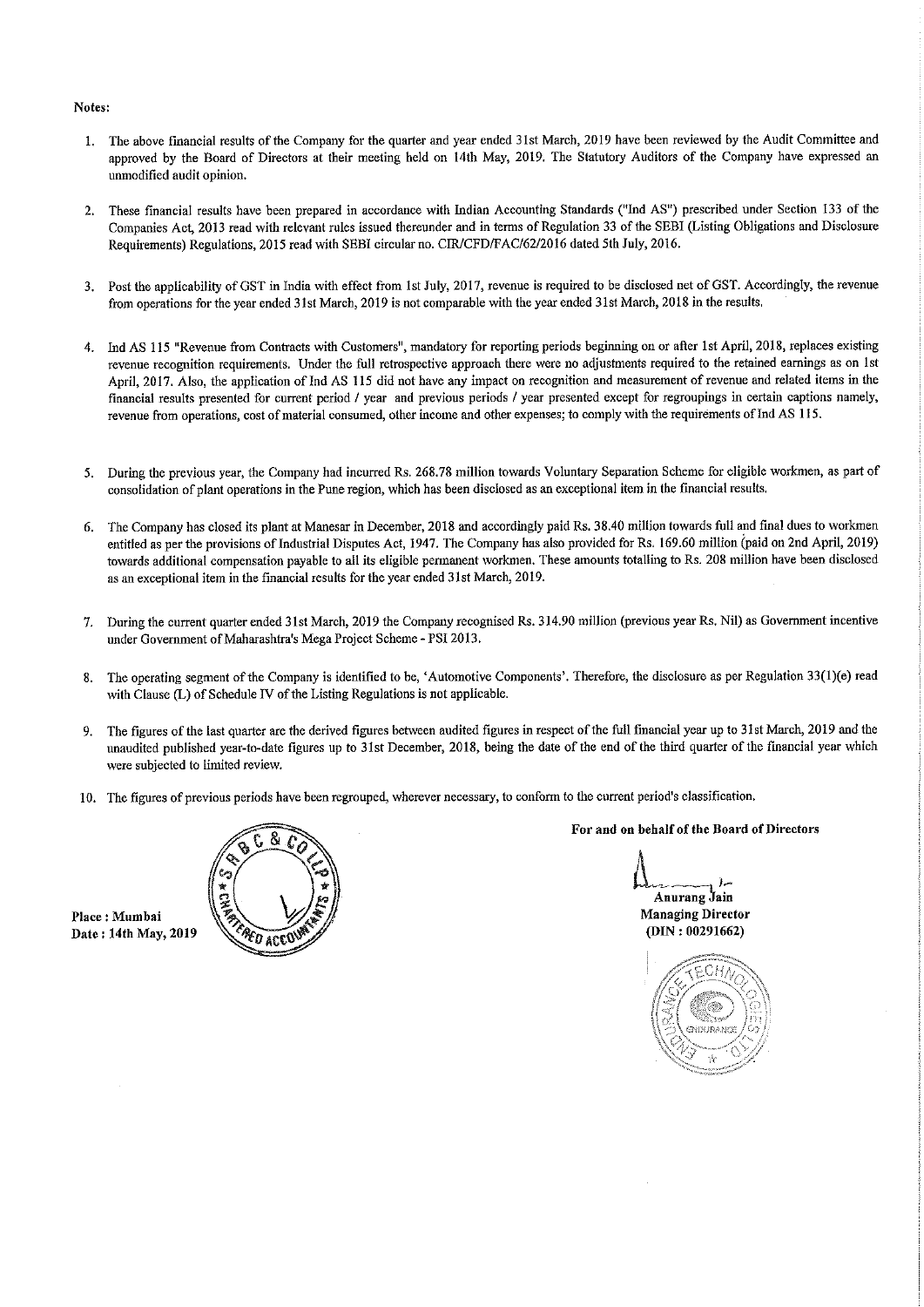#### Endurance Technologies Limited CIN: L34102MH1999PLC123296 Registered office: E-92, M.I.D.C. Industrial Area, Waluj, Aurangabad-431136 (Maharashtra), India Tel no. +91-240-2556686 Faxno.+9I-240-2551700 Email: investors@endurance.co.in



#### Statement of consolidated audited financial results for the quarter and year ended 3ist March, 2019

|            |                                                                                                                                |                            |                        |                     |                     | ₹ in million (except per share data) |
|------------|--------------------------------------------------------------------------------------------------------------------------------|----------------------------|------------------------|---------------------|---------------------|--------------------------------------|
|            |                                                                                                                                |                            | Quarter ended          |                     |                     | Year ended                           |
| Sr.<br>No. | Particulars                                                                                                                    | 31st March,<br>2019        | 31st December,<br>2018 | 31st March,<br>2018 | 31st March<br>2019  | 31st March,<br>2018                  |
|            |                                                                                                                                | Audited<br>(Refer note 12) | Unaudited              | Audited             | Audited             | Audited                              |
| -1<br>п    | Revenue from operations (refer notes 4, 5 and 10)<br>Other income                                                              | 19,003.63<br>56.18         | 18,129.80<br>93.24     | 17,347.58<br>76.89  | 75,104.99<br>270.46 | 64,792.88<br>234.70                  |
| Ш          | Total income (I + II)                                                                                                          | 19,059.81                  | 18,223.04              | 17,424.47           | 75,375.45           | 65,027.58                            |
| ΙV         | <b>Expenses</b><br>(a) Cost of materials consumed                                                                              | 9,881.85                   | 10,688.95              | 9,893.46            | 43,278.41           | 36,699.48                            |
|            | (b) Purchases of stock-in-trade (traded goods)                                                                                 | 49.68                      | 67.18                  | 28,61               | 230.84              | 90.93                                |
|            | (c) Changes in stock of finished goods, stock-in-trade                                                                         |                            |                        |                     |                     |                                      |
|            | and work-in-progress<br>(d) Excise duty                                                                                        | 506.74                     | (162.40)               | 227.38              | (14.71)             | (181.27)<br>1,279.12                 |
|            | (e) Employee benefits expense                                                                                                  | 1,632.74                   | 1,675.90               | 1,472.25            | 6,527.44            | 5,809.33                             |
|            | (f) Finance costs                                                                                                              | 68.18                      | 75.32                  | 62.71               | 257.32              | 235.23                               |
|            | (g) Depreciation and amortisation expense                                                                                      | 1,085.39                   | 935.52                 | 907.28              | 3.762.10            | 3,215.85                             |
|            | (h) Other expenses                                                                                                             | 3,686.67                   | 3,330.24               | 3,152.68            | 13,795.25           | 11,816.75                            |
|            | Total expenses (IV)                                                                                                            | 16,911.25                  | 16,610.71              | 15,744.37           | 67,836.65           | 58,965.42                            |
|            |                                                                                                                                |                            |                        |                     |                     |                                      |
| V          | Profit before exceptional items and tax (III-IV)                                                                               | 2,148.56                   | 1,612.33               | 1,680.10            | 7,538.80            | 6,062.16                             |
| VI         | Exceptional items (refer notes 6 and 7)                                                                                        |                            | 208.00                 |                     | 208.00              | 268.78                               |
| VII        | Profit before tax (V-VI)<br>VIII Tax expense                                                                                   | 2,148.56                   | 1,404.33               | 1,680.10            | 7,330.80            | 5,793.38                             |
|            | Current tax                                                                                                                    | 621.43                     | 485.46                 | 388.52              | 2,339.39            | 1,865.31                             |
|            | Short/(excess) provision for tax relating to prior periods                                                                     | 1.11                       | 7.05                   | (18.11)             | 8.16                | (74.74)                              |
|            | Deferred tax                                                                                                                   | 39.54                      | (53.78)                | 146.06              | 33.19               | 95.24                                |
|            | <b>Total tax expense</b>                                                                                                       | 662.08                     | 438.73                 | 516.47              | 2,380.74            | 1,885.81                             |
| IX         | Profit for the period (VII - VIII)                                                                                             | 1,486.48                   | 965.60                 | 1,163.63            | 4,950.06            | 3,907.57                             |
| X          | Other comprehensive income<br>Items that will not be reclassified to profit or loss<br>in subsequent periods (net of tax)      | (4.94)                     | (15.04)                | (3.35)              | (28.79)             | (2.79)                               |
|            | Items that will be reclassified to profit or loss in subsequent<br>periods                                                     | (229.02)                   | (478.93)               | 382.17              | (324.71)            | 953.66                               |
|            | Total                                                                                                                          | (233.96)                   | (493.97)               | 378.82              | (353.50)            | 950.87                               |
| XI         | Total comprehensive income for the period $(IX + X)$                                                                           | 1,252.52                   | 471.63                 | 1,542.45            | 4,596.56            | 4,858.44                             |
|            | XII Profit for the period attributable to:<br>Shareholders of the Company<br>Non controlling interests                         | 1,486.48                   | 965.60                 | 1,163.63            | 4,950.06            | 3,907.57                             |
|            | XIII Total comprehensive income for the period<br>attributable to:<br>Shareholders of the Company<br>Non controlling interests | 1,252.52                   | 471.63                 | 1,542.45            | 4.596.56            | 4,858.44                             |
|            | XIV Paid-up equity share capital<br>Face value of the share in Rs. each                                                        | 1,406.63<br>10.00          | 1,406.63<br>10.00      | 1,406.63<br>10.00   | 1,406.63<br>10.00   | 1,406.63<br>10.00                    |
| XV         | Earnings per share (of Rs 10/- each) (not annualised):<br>Basic & diluted                                                      | 10.57                      | 6.86                   | 8.27                | 35.19               | 27.78                                |



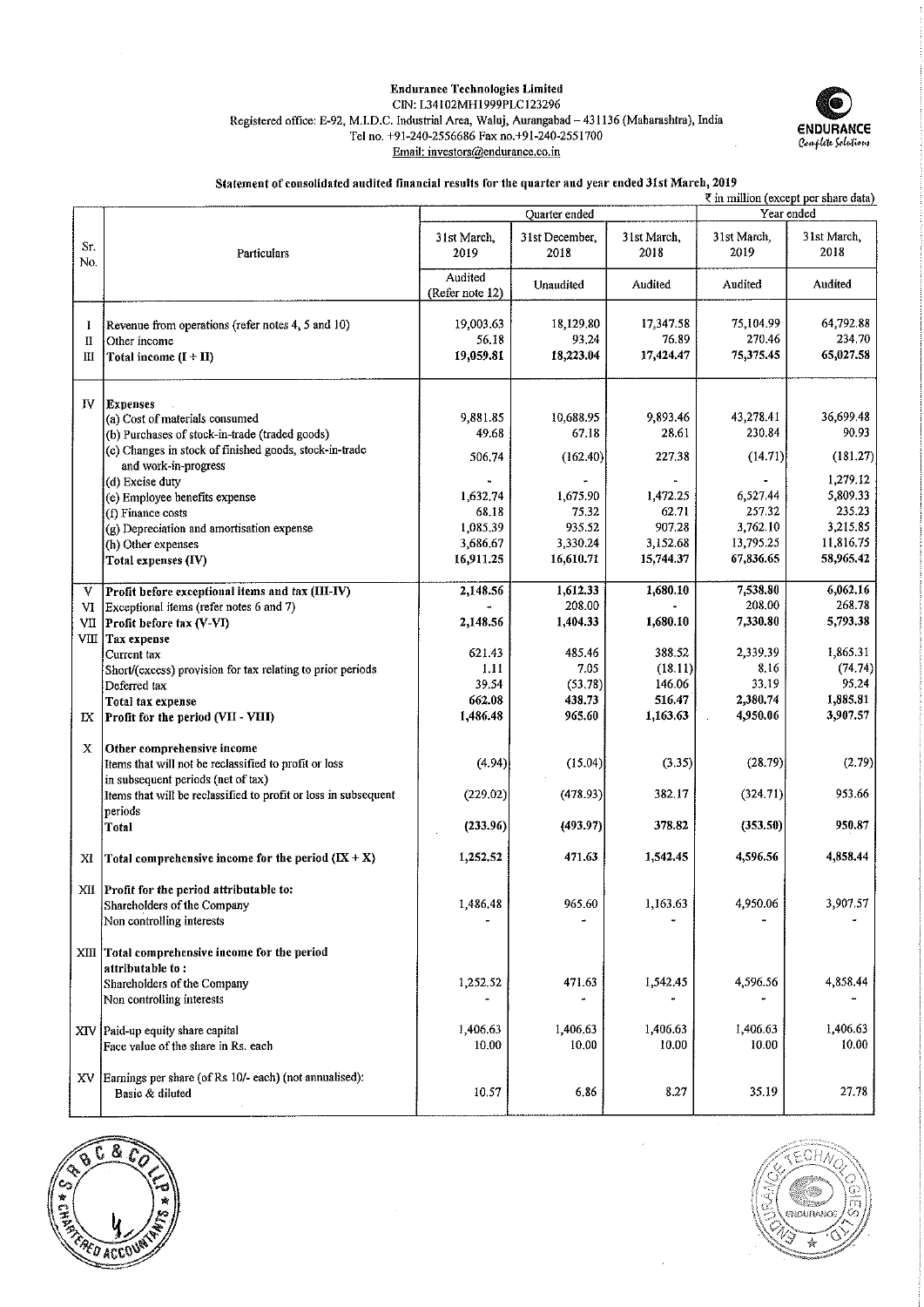#### Endurance Technologies Limited

Registered office: E-92, M.I.D.C. Industrial Area, Waluj, Aurangabad - 431136 (Matiarasiitra), India CJN: L34102MH1999PLCI23296 Tet no. +91-240-2556686 Fax no.+91"240"2551700



Email: in vestors@endurance.co, in Consolidated audited Balance Sheet as at 31st March, 2019

|                  |                                                                                               |                           | ₹ in million              |
|------------------|-----------------------------------------------------------------------------------------------|---------------------------|---------------------------|
| Sr.<br>No.       | Particulars                                                                                   | As at<br>31st March, 2019 | As at<br>31st March, 2018 |
|                  |                                                                                               | Audited                   | Audited                   |
|                  | <b>ASSETS</b>                                                                                 |                           |                           |
|                  |                                                                                               |                           |                           |
| 1                | Non-current assets                                                                            |                           |                           |
|                  | (a) Property, plant and equipment                                                             | 19,945.79                 | 16,706.24<br>543,94       |
|                  | (b) Capital work-in-progress                                                                  | 1,062.88                  | 1,577.23                  |
|                  | (c) Goodwill                                                                                  | 1,519.80<br>165.71        | 226.19                    |
|                  | (d) Other intangible assets                                                                   | 115.05                    | 47.77                     |
|                  | (e) Intangible assets under development                                                       |                           |                           |
|                  | (f) Financial assets<br>(i) Investments                                                       | 12.79                     | 10.14                     |
|                  |                                                                                               | 73.07                     | 63.20                     |
|                  | (ii) Other financial assets<br>(g) Deferred tax assets (net)                                  | 311.32                    | 119.89                    |
|                  | (h) Other non-current assets                                                                  | 2,998.81                  | 2,617.12                  |
|                  |                                                                                               | 26,205.22                 | 21,911.72                 |
|                  |                                                                                               |                           |                           |
| 2                | <b>Current assets</b>                                                                         |                           |                           |
|                  | (a) Inventories                                                                               | 5,400.14                  | 4,938.50                  |
|                  | (b) Financial assets                                                                          |                           |                           |
|                  | (i) Investments                                                                               | 348.17                    | 449.13                    |
|                  | (ii) Trade receivables                                                                        | 9,251.40                  | 9,688,17                  |
|                  | (iii) Cash and cash equivalents                                                               | 5,377.17                  | 5,025.56                  |
|                  | (iv) Bank balances other than (iii) above                                                     | 1.78                      | 1.61                      |
|                  | (v) Loans                                                                                     | 20.95                     | 13.02                     |
|                  | (vi) Other financial assets                                                                   | 356.31                    | 15.80                     |
|                  | (c) Current tax assets (net)                                                                  | 37.06                     | 50.03                     |
|                  | (d) Other current assets                                                                      | 828.86                    | 1,319,27                  |
|                  |                                                                                               | 21,621.84                 | 21,501.09                 |
| 3                | Asset held for sale                                                                           | 33.37                     |                           |
|                  | Total Assets (1+2+3)                                                                          | 47,860.43                 | 43,412.81                 |
|                  | EQUITY AND LIABILITIES                                                                        |                           |                           |
| $\mathbf{1}$     | Equity                                                                                        |                           |                           |
|                  | (a) Equity share capital                                                                      | 1,406.63                  | 1,406.63                  |
|                  | (b) Other equity                                                                              | 24,240.16                 | 20,321.90                 |
|                  |                                                                                               |                           |                           |
|                  | Equity attributable to the shareholders of the Company                                        | 25,646.79                 | 21,728.53                 |
|                  | <b>Liabilities</b>                                                                            |                           |                           |
| $\boldsymbol{2}$ | Non-current liabilities                                                                       |                           |                           |
|                  | (a) Financial liabilities                                                                     |                           | 3,803.26                  |
|                  | (i) Borrowings                                                                                | 3,464.01                  | 95.76                     |
|                  | (ii) Other financial liabilities                                                              | 84.24                     | 196.54                    |
|                  | (b) Provisions                                                                                | 661.09<br>161.34          | 17.32                     |
|                  | (c) Deferred tax liabilities (net)                                                            | 4,370.68                  | 4,112.88                  |
|                  |                                                                                               |                           |                           |
| 3                | <b>Current liabilities</b>                                                                    |                           |                           |
|                  | (a) Financial liabilities                                                                     |                           |                           |
|                  | (i) Borrowings                                                                                | 2,120.00                  | 1,782.68                  |
|                  | (ii) Trade payables                                                                           |                           |                           |
|                  | (a) Total outstanding dues of micro enterprises and small enterprises                         | 667.90                    | 767,23                    |
|                  | (b) Total outstanding dues of creditors other than micro enterprises and<br>small enterprises | 11,066.71                 | 10,517.00                 |
|                  | (iii) Other financial liabilities                                                             | 2,883.56                  | 3,304.82                  |
|                  | (b) Other current liabilities                                                                 | 726.47                    | 971.54                    |
|                  | (c) Provisions                                                                                | 289.17                    | 191.03                    |
|                  | (d) Current tax liabilities (net)                                                             | 89.15                     | 37.10                     |
|                  |                                                                                               | 17,842.96                 | 17,571.40                 |
|                  |                                                                                               |                           |                           |
|                  | Total Equity and Liabilities (1+2+3)                                                          | 47,860.43                 | 43,412.81                 |

 $\bar{z}$ 



 $\epsilon$ J.

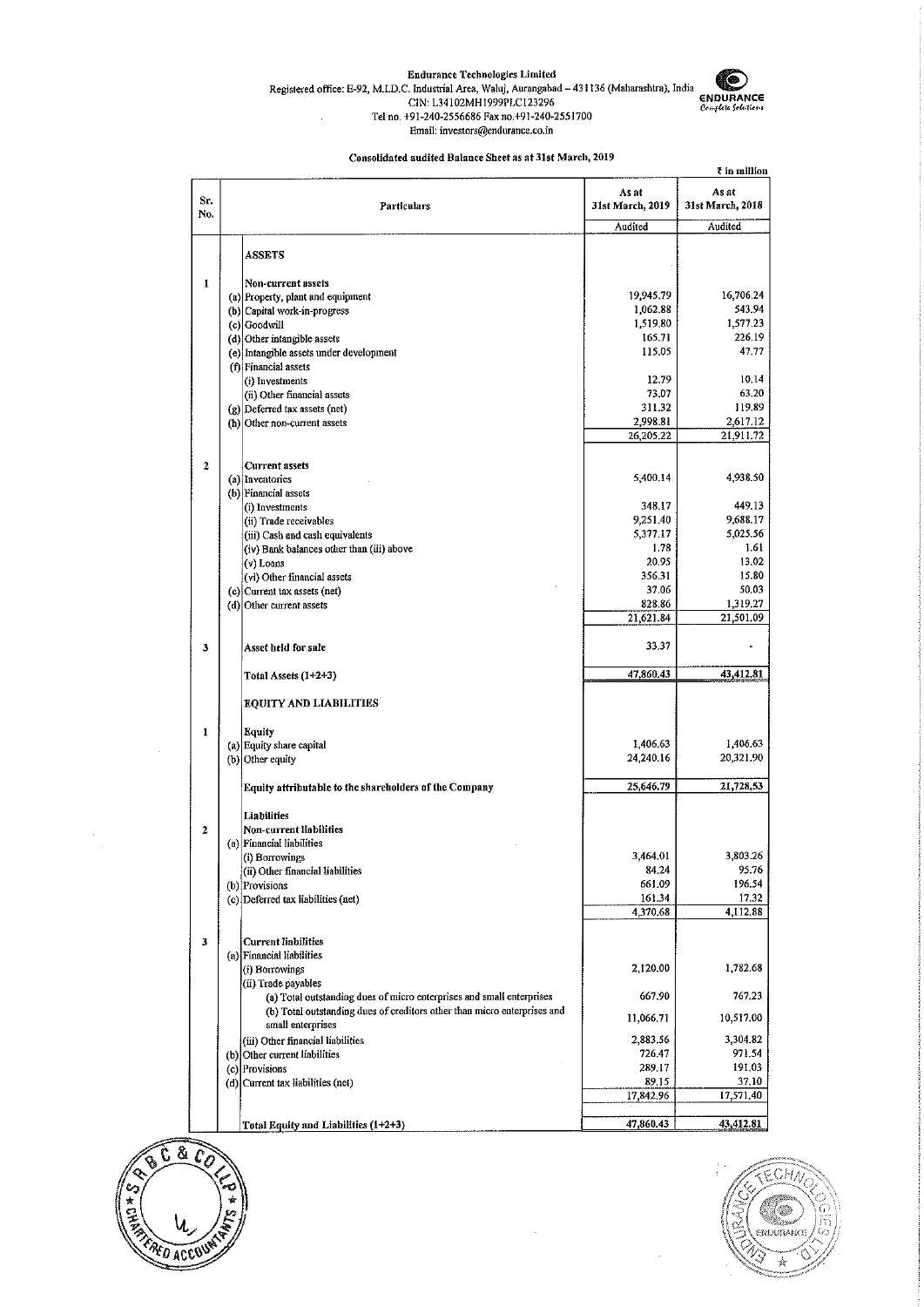#### Notes:

- 1. The above consolidated financial results of the Company for the quarter and year ended 31st March, 2019 have been reviewed by the Audit Committee and approved by the Board of Directors at their meeting held on 14th May, 2019. The Statutory Auditors of the Company have expressed an unmodified audit opinion.
- 2. These consolidated financial results have been prepared in accordance with Indian Accounting Standards ("Ind AS") prescribed under Section 133 of the Companies Act, 2013 read with relevant mles issued thereunder and in terms of Regulation 33 of the SEBI (Listing Obligations and Disclosure Requirements) Regulations, 2015 read with SEBI circular no. CIR/CFD/FAC/62/2016 dated 5th July, 2016.

| The consolidated financial results include results of following subsidiaries : |  |
|--------------------------------------------------------------------------------|--|
|                                                                                |  |
|                                                                                |  |

| Name of the company                                | Relationship        |
|----------------------------------------------------|---------------------|
| Endurance Overseas SrL, Italy (EOSRL)              | Subsidiary (Direct) |
| Endurance SpA, Italy (Refer note 8 below)          | Subsidiary of EOSRL |
| Endurance Castings SpA, Italy (Refer note 9 below) | Subsidiary of EOSRL |
| Endurance Engineering SrL, Italy                   | Subsidiary of EOSRL |
| Endurance Amann GmbH, Germany                      | Subsidiary (Direct) |

- 4. Post the applicability of GST in India with effect from 1st July, 2017, revenue is required to be disclosed net of GST. Accordingly, the revenue from operations for the year ended 31st March, 2019 is not comparable with the year ended 31st March, 2018 in the results.
- 5. Ind AS 115 "Revenue from Contracts with Customers", mandatory for reporting periods beginning on or after 1st April, 2018, replaces existing revenue recognition requirements. Under the full retrospective approach there were no adjustments required to the retained earnings as on 1st April, 2017. Also, the application of Ind AS 115 did not have any impact on recognition and measurement of revenue and related items in the financial results presented for current psriod/year and previous periods/ year presented except for regroupings in certain captions namely, revenue from operations, cost of material consumed, other income and other expenses; to comply with the requirements of Ind AS 115.
- 6. During the previous year, the Company had incurred Rs. 268.78 million towards Voluntary Separation Scheme for eligible workmen, as part of consolidation of plant operations in the Pune region, which has been disclosed as an exceptional item in the financial results.
- 7 The Company has closed its plant at Manesar in December, 2018 and accordingly paid Rs. 38.40 million towards full and final dues to workmen entitled as per the provisions of Industrial Disputes Act, 1947. The Company has also provided for Rs. 169.60 million (paid on 2nd April, 2019) towards additional compensation payable to all its eligible permanent workmen. These amounts totalling to Rs. 208 million have been disclosed as an exceptional item in the financial results for the year ended 3Ist March, 2019,
- 8. With effect from 1st January, 2019, Endurance Fondalmec SpA, merged into Endurance FOA SpA, the wholly owned subsidiaries of Endurance Overseas Sri, and step down subsidiaries of the Company in Italy. Upon merger name of Endurance FOA SpA has changed to Endurance SpA. This merger is aimed at simplification of the corporate structure and deriving synergies from consolidated operations.
- Endurance Overseas Sri., Italy has acquired the entire equity stake in Fonpresmetal Gap SpA (Fonpresmefal), an aluminium die casting company in Italy. This acquisition by EOSrl has been funded through its internal accruals / borrowings. The effective date of this acquisition is 7th January, 2019, Post acquisition, the name of Fonpresmetal has been changed to Endurance Castings SpA.
- 10. During the current quarter ended 3lst March, 2019 the Company recognised Rs. 314.90 million (previous year Rs. Nil) as Government incentive under Government of Maharashfra's Mega Project Scheme - PSI2013.
- 11. The operating segment of the Company is identified to be, 'Automotive Components'. Therefore, the disclosure as per Regulation 33(l)(e) read with Clause (L) of Schedule IV of the Listing Regulations is not applicable.
- 12, The figures of the last quarter are the derived figures between audited figures in respect of the full financial year up to 31st March, 2019 and the unaudited published year-to-date figures up to 31st December, 2018, being the date of the end of the third quarter of the financial year which were subjected to limited review.
- 13. The figures of previous periods have been regrouped, wherever necessary, to conform to the current period's classification.

Place: Mumbai Date: 14fh May, 2019



For and on behalf of the Board of Directors

Anurang Jain Managing Director (DIN:00291662)

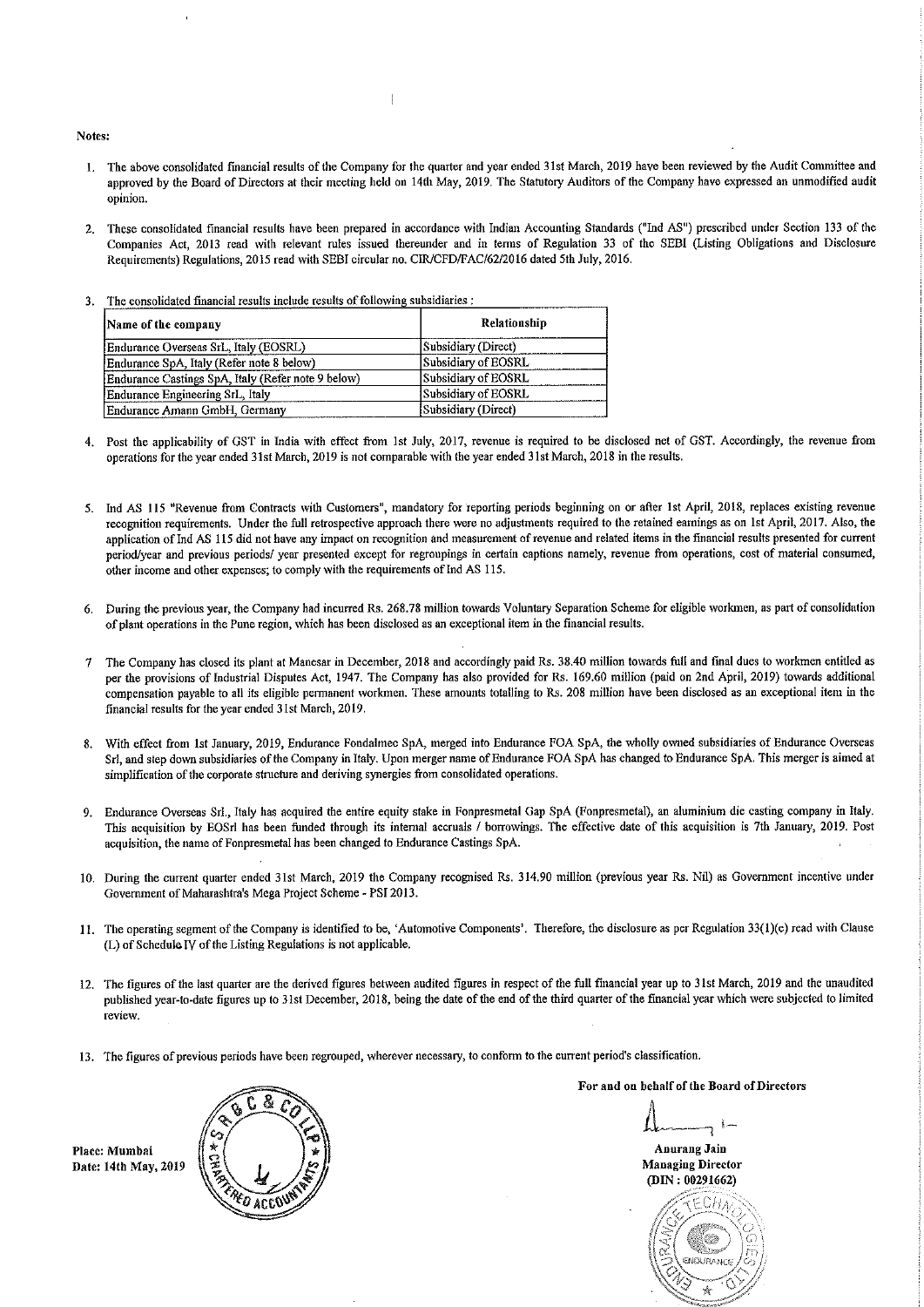# $S \, R \, B \, C \, \& \, CO \, LLP$ <br>Chartered Accountants (Near- Don 20Scotland 60Scotland 60Scotland 60Scotland 60Scotland 60Scotland 60Scotland

 $C - 401$ , 4th Floor Panchshil Tech Park, Yerwada Pune-411 006. India Tel ;+91 206603 6000

Auditor's Report On Quarterly Financial Results and Year to Date Results of the Company Pursuant to the Regulation 33 of the SEBI (Listing Obligations and Disclosure Requirements) Regulations, 2015, as amended.

### To Board of Directors of Endurance Technologies Limited

- 1. We have audited the accompanying statement of quarterly standalone Ind AS financial results of Endurance Technologies Limited ('the Company') for the quarter ended March 31, 2019 and for the year ended March 31, 2019 ('the Statement'), attached herewith, being submitted by the Company pursuant to the requirement of Requlation 33 of the SEBI (Listing Obligations and Disclosure Requirements) Regulations, 2015, as amended ('the Regulation'), read with SEBI . Circular No. CIR/CFD/FAC/62/2016 dated July 5, 2016 ('the Circular'). The standalone Ind AS financial results for the quarter ended March 31, 2019 and year ended March 31, 2019 have been prepared on the basis of the standalone Ind AS financial results for the nine-month period ended December 31, 2018, the audited annual standalone Ind AS financial statements as at and for the year ended March 31, 2019, and the relevant requirements of the Regulation and the Circular, which are the responsibility of the Company's management and have been approved by the Board of Directors of the Company. Our responsibility is to express an opinion on these standalone financial results based on our review of the standalone Ind AS financial results for the nine-month period ended December 31, 2018 which was prepared in accordance with the recognition and measurement principles laid down in Indian Accounting Standard (Ind AS) 34 Interim Financial Reporting, specified under Section 133 of the Companies Act 2013 read with relevant rules issued thereunder and other accounting principles generally accepted in india; our audit of the annual standalone Ind AS financial statements as at and for the year ended March 31, 2019; and the relevant requirements of the Regulation and the Circular.
- 2. We conducted our audit in accordance with the auditing standards generally accepted in India. Those standards require that we plan and perform the audit to obtain reasonable assurance about whether the financial results are free of material misstatement. An audit includes examining, on a test basis, evidence supporting the amounts disclosed as financial results. An audit aiso includes assessing the accounting principles used and significant estimates made by management. We believe that our audit provides a reasonable basis for our opinion.
- 3. In our opinion and to the best of our information and according to the explanations given to us, these quarterly standalone Ind AS financial resuits as well as the year to date results:
	- i. are presented in accordance with the requirements of the Regulation read with the Circular, in this regard; and
	- ii. give a true and fair view of the net profit including other comprehensive income and other financial information for the quarter ended March 31, 2019 and for the year ended March 31, 2019.



[THIS SPACE IS INTENTIONALLY LEFT BLANK]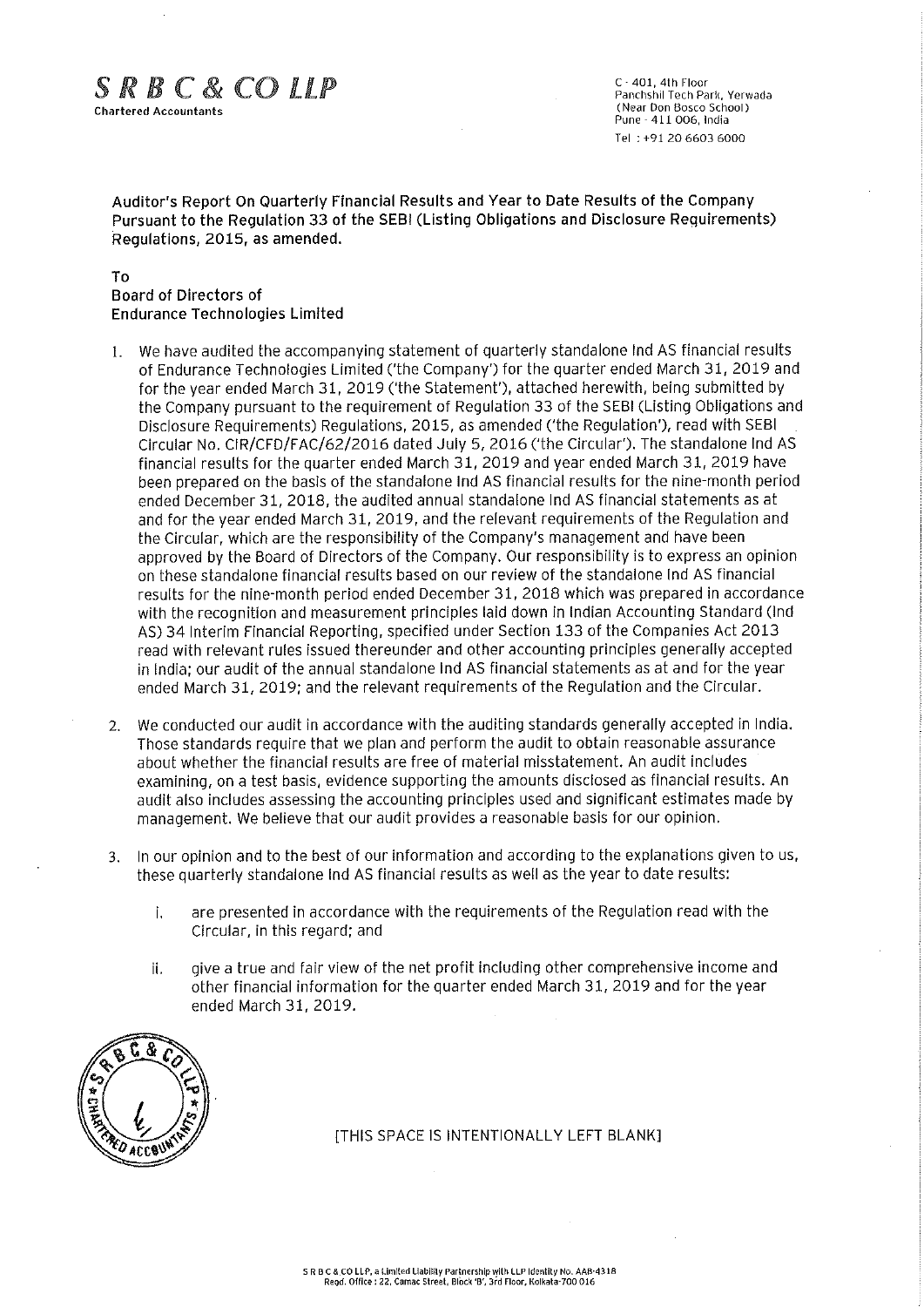# SRBC&COLLP Chartered Accountants

Further, read with paragraph 1 above, we report that the figures for the quarter ended March 31, 2019 represent the derived figures between the audited figures in respect of the financial year ended March 31, 2019 and the published year-to-date figures up to December 31, 2018, being the date of the end of the third quarter of the current financial year, which were subjected to a limited review as stated in paragraph 1 above, as required under the Regulation and the Circular.

For SRBC&CO, LLP Chartered A**ር**sountants ICAI Firm RedisNation Number: 324982E/E300003

per **A**rvind Sethi

Partner Membership No.: 89802

Place: Mumbai Date: May 14,2019

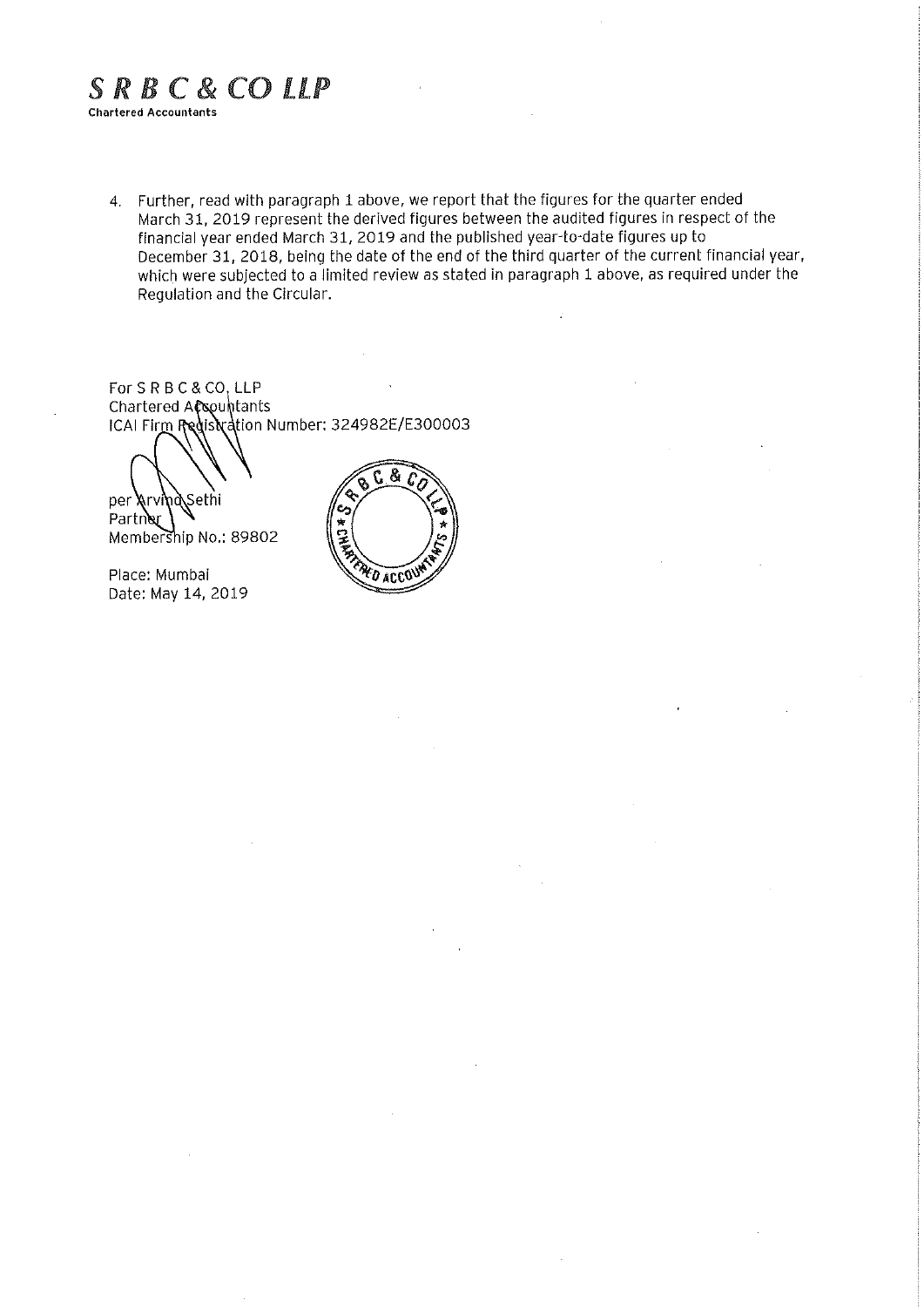# $S \, R \, B \, C \, \& \, CO \, LLP$ <br>  $\begin{array}{ccc} \text{C-401, 4th Floor} & \text{Panchshil Tech Park, Yerv} \\ \text{Chartered Accountants} & \text{(Near Don Bosco School)} \\ \text{(Near Don Bosco School)} & \text{(New Don BoanCo School)} \\ \end{array}$

 $C - 401$ , 4th Floor Psnchshil Tech Park, Yerwada Pune - 411 006, India Tel :+91 2066036000

Auditor's Report On Quarterly Consolidated Financial Results and Year to Date Results of the Company Pursuant to the Regulation 33 of the SEBI (Listing Obligations and Disclosure Requirements) Regulations, 2015, as amended.

## To Board of Directors of Endurance Technologies Limited

- 1. We have audited the accompanying statement of quarterly consolidated Ind AS financial results of Endurance Technologies Limited ('the Company')comprising its subsidiaries (together, 'the Group'), for the quarter ended March 31, 2019 and the consolidated Ind AS financial results for the year ended March 31, 2019 ('the Statement'), attached herewith, being submitted by the Company pursuant to the requirement of Regulation 33 of the SEBI (Listing Obligations and Disclosure Requirements) Regulations, 2015, as amended ('the Regulation'), read with SEBi Circular No. CIR/CFD/FAC/62/2016 dated July 5, 2016 ('the Circular'). The consolidated !nd AS financial results for the quarter ended March 31, 2019 and year ended March 31, 2019 have been prepared on the basis of the consolidated financial results for the nine-month period ended December 31, 2018, the audited annual consolidated Ind AS financial statements as at and for the year ended March 31, 2019, and the relevant requirements of the Regulation and the Circular, which are the responsibility of the Company's management and have been approved by the Board of Directors of the Company. Our responsibility is to express an opinion on these consolidated Ind AS financial results based on our review of the consolidated Ind AS financial results for the nine-month period ended December 31, 2018 which was prepared in accordance with the recognition and measurement principles laid down in Indian Accounting Standard (Ind AS) 34 Interim Financial Reporting, specified under Section 133 of the Companies Act 2013 read with relevant rules issued thereunder and other accounting principles generally accepted in India; our audit of the annual consolidated Ind AS financial statements as at and for the year ended March 31, 2019; and the relevant requirements of the Regulation and the Circular.
- 2. We conducted our audit in accordance with the auditing standards generally accepted in India. Those standards require that we plan and perform the audit to obtain reasonable assurance about whether the consolidated financial results are free of material misstatement. An audit includes examining, on a test basis, evidence supporting the amounts disclosed as financial results. An audit also includes assessing the accounting principles used and significant estimates made by management. We believe that our audit provides a reasonable basis for our opinion.
- 3. In our opinion and to the best of our information and according to the explanations given to us and based on the consideration of the reports of other auditors on separate financial statements and the other financial information of subsidiaries, these quarterly consolidated Ind AS financial results as we!i as the year to date results:
	- i. includes the results of the following entities in Annexure 1 to this report;
		- are presented in accordance with the requirements of the Regulation read with the Circular, in this regard; and

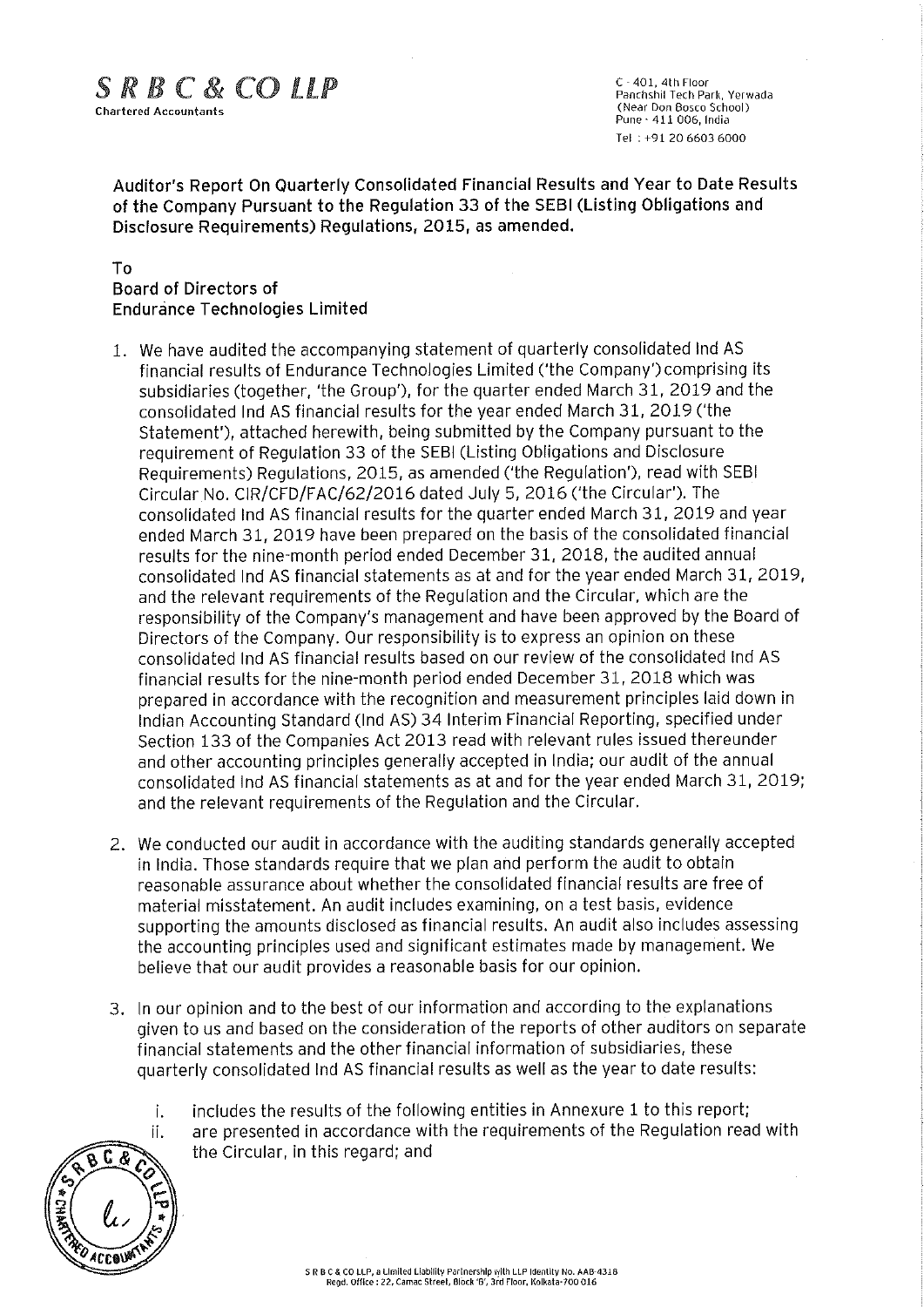# $S$  R B C & CO LLP Chartered Accountants

- iii. give a true and fair view of the consolidated total comprehensive income (comprising of net profit and other comprehensive income) and other financial information for the quarter ended March 31, 2019 and for the year ended March 31, 2019.
- 4. We did not audit the financial statements and other financial information, in respect of five subsidiaries, whose financial statements include total assets of Rs. 22,716.35 million as at March 31, 2019, and total revenues of Rs. 5,766.42 million and Rs. 21,747.30 million for the quarter and the year ended on that date respectively. These Ind AS financial statements and other financial information have been audited by other auditors, which financial statements, other financial information and auditor's reports have been furnished to us. Our opinion, in so far as it relates to the affairs of such subsidiaries is based solely on the report of other auditors. Our opinion is not modified in respect of this matter.
- 5. These subsidiaries are located outside India whose financial statements and other financial information have been prepared in accordance with accounting principles generally accepted in their respective countries and which have been audited by other auditors under generally accepted auditing standards applicable in their respective countries. The Company's management has converted the financial statements of such subsidiaries located outside India from accounting principles generally accepted in their respective countries to accounting principles generally accepted in India. We have audited these conversion adjustments made by the Company's management. Our opinion in so far as it relates to the balances and affairs of such subsidiaries located outside India is based on the report of other auditors and the conversion adjustments prepared by the management of the Company and audited by us.
- 6. Further, read with paragraph 1 above, we report that the figures for the quarter ended March 31, 2019 represent the derived figures between the audited figures in respect of the financial year ended March 31, 2019 and the published year-to-date figures up to December 31, 2018, being the date of the end of the third quarter of the current financial year, which were subjected to a limited review as stated in paragraph 1 above, as required under the Regulation and the Circular.

For S R B C ,LLP Chartered **(**Accountants ICAI Firm **Ra**gi**sth**ation Number: 324982E/E300003

per Arvind Sethi Partner Membership No.: 89802

Mumbai May 14,2019

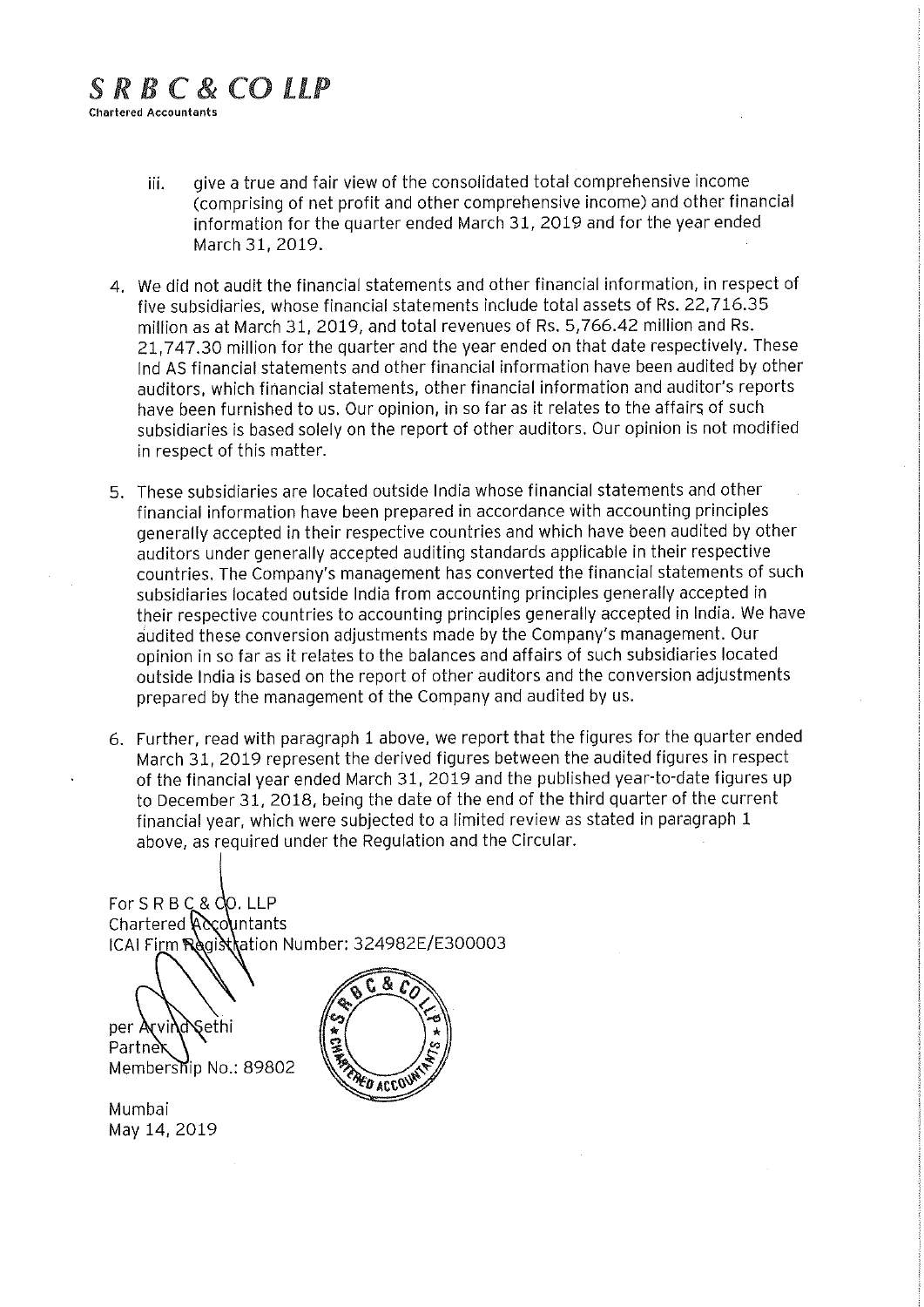# SRBC&COLLP Chartered Accountants

Annexure 1 - Annexure referred to in paragraph 3(i) of our Auditor's Report on Quarterly Consolidated Financial Results and Consolidated Year-to-Date Results of Endurance Technologies Limited

List of Subsidiaries included in the consolidated financial results

| Endurance Overseas SrL, Italy    |
|----------------------------------|
| Endurance SpA, Italy             |
| Endurance Castings SpA, Italy    |
| Endurance Engineering SrL, Italy |
| Endurance Amann GmbH, Germany    |

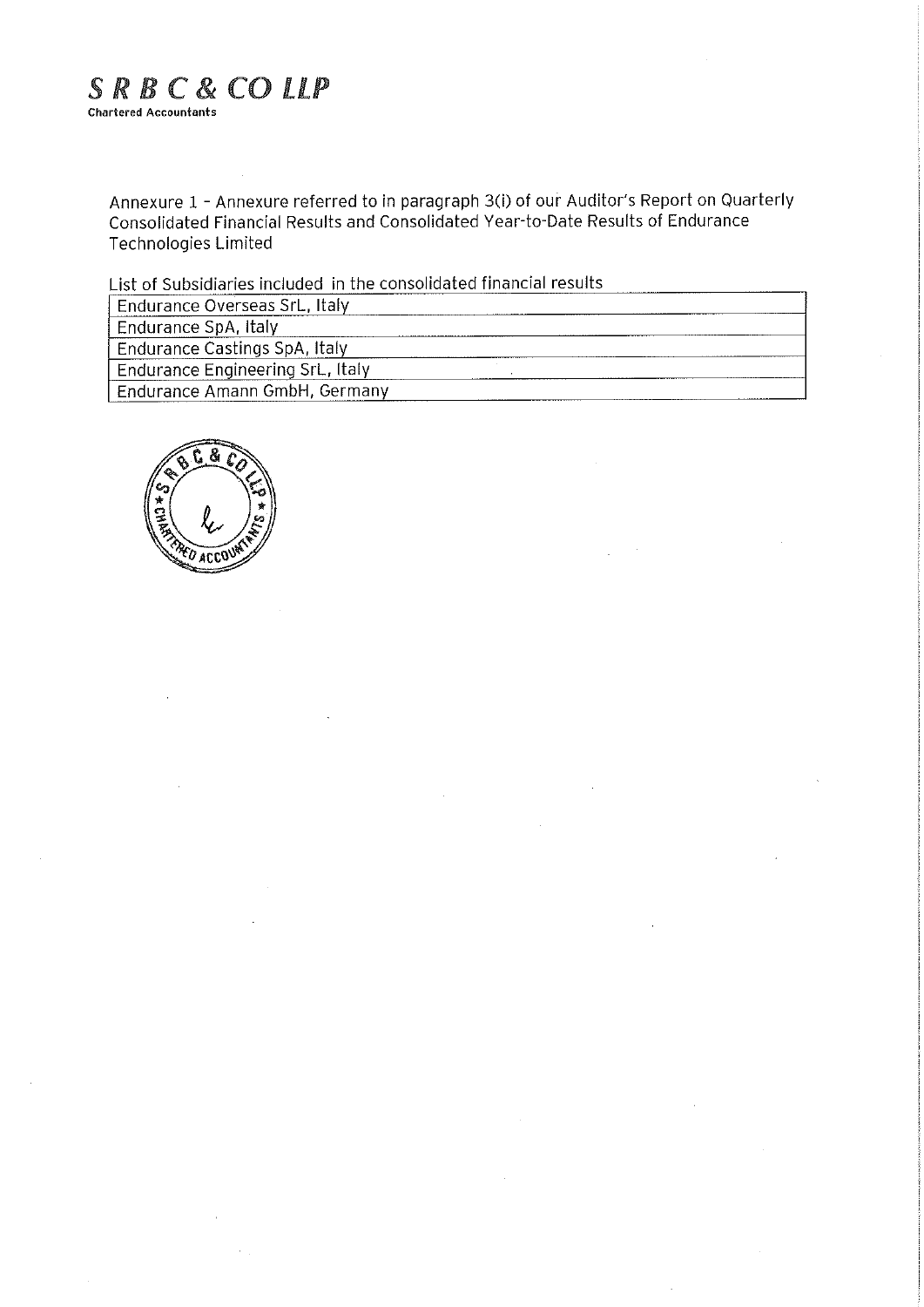

www.endurancegroup.com CIN No.: L34102MH1999PLC123296

14th May, 2019

The Members, Endurance Technologies Limited E-92, MIDC Industrial Area, Waluj, Aurangabad-431 136

- Sub: Declaration with respect to unmodified opinion in the Auditor's Report on the Annual Financial Statements/ Results for the financial year ended 31st March, 2019.
- Ref.: Regulation 33 (3) (d) of the SEBI (Listing Obligations and Disclosure Requirements) Regulations, 2015 read with para 4.1 of the Circular No. CIR/CFD/CMD/56/2016 dated 27<sup>th</sup> May, 2016.

I, Satrajlt Ray, Director and Group Chief Financial Officer of the Company, hereby declare that the Auditors have expressed unmodified opinion on the Audited Financial Statements for the year ended 31st March, 2019.

Yours Sincerely,

For Endurance Technologies Limited

rojnt

Satrajit Ray Director and Group Chief Financial Officer

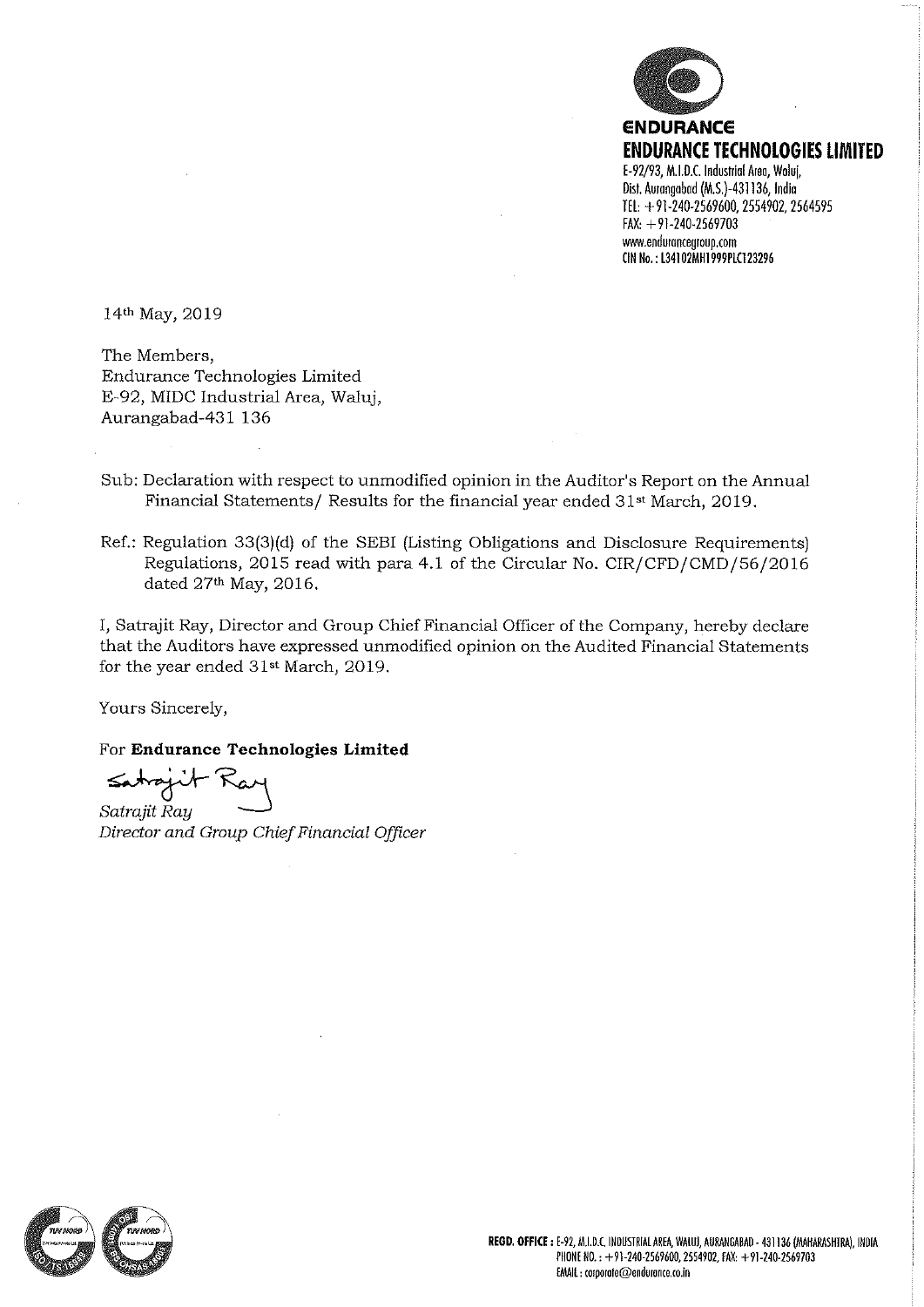

#### Press Release

14<sup>th</sup> May, 2019, Mumbai, India

## Endurance Technologies Ltd results for Q4 and financial year ended 31<sup>st</sup> March 2019

The Board of Directors of Endurance Technologies Limited today approved the audited financial results for the quarter and year ended  $31<sup>st</sup>$  March 2019. The financial highlights are as follows:

## Consolidated Financial Highlights

|                                                                   |             |             |            |          |          | (INR Million) |
|-------------------------------------------------------------------|-------------|-------------|------------|----------|----------|---------------|
| <b>Particulars</b>                                                | 04 FY 18-19 | 04 FY 17-18 | $%$ Change | FY 18-19 | FY 17-18 | % Change      |
| Consolidated Total Income Incl Other<br>Income (excl excise duty) | 19,060      | 17,424      | 9.4%       | 75,375   | 63,748   | 18.2%         |
| <b>EBITDA</b>                                                     | 3.302       | 2.650       | 24.6%      | 11,558   | 9.513    | 21.5%         |
| EBITDA %                                                          | 17.3%       | 15.2%       |            | 15.3%    | 14.9%    |               |
| PBT (before exceptional items)                                    | 2,149       | 1,680       | 27.9%      | 7,539    | 6,062    | 24.4%         |
| <b>Exceptional Items</b>                                          |             |             |            | (208)    | (269)    |               |
| PBT (after exceptional items)                                     | 2,149       | 1,680       | 27.9%      | 7,331    | 5,793    | 26.5%         |
| PAT (before OCI)                                                  | 1,486       | 1,164       | 27.7%      | 4.950    | 3,908    | 26.7%         |
| PAT % (before OCI)                                                | 7.8%        | 6.7%        |            | 6.6%     | 6,1%     |               |

#### Standalone Financial Highlights

|                                                                 |             |             |          |          |          | (INR Million) |
|-----------------------------------------------------------------|-------------|-------------|----------|----------|----------|---------------|
| <b>Particulars</b>                                              | Q4 FY 18-19 | 04 FY 17-18 | % Change | FY 18-19 | FY 17-18 | % Change      |
| Standalone Total Income Incl Other<br>Income (excl excise duty) | 13,449      | 12.442      | 8.1%     | 54.337   | 45.084   | 20.5%         |
| <b>EBITDA</b>                                                   | 2,120       | 1.665       | 27.4%    | 7,482    | 6,088    | 22.9%         |
| EBITDA %                                                        | 15.8%       | 13.4%       |          | 13.8%    | 13.5%    |               |
| PBT (before exceptional items)                                  | 1,628       | 1.183       | 37.6%    | 5,555    | 4.289    | 29.5%         |
| <b>Exceptional Items</b>                                        |             |             |          | (208)    | (269)    |               |
| PBT (after exceptional items)                                   | 1,628       | 1.183       | 37.6%    | 5,347    | 4,020    | 33.0%         |
| PAT (before OCI)                                                | 1,103       | 819         | 34.7%    | 3,579    | 2,716    | 31.8%         |
| PAT % (before OCI)                                              | 8.2%        | 6.6%        |          | 6.6%     | 6.0%     |               |

#### Performance Highlights [for FY 2018-19]:

- Consolidated Total Income including Other Income (excluding Excise Duty) grew by 18.2% to INR 75,375 miiiion vs INR 63/748 million.
- 72% of Consolidated Total Income including Other Income came from Indian operations and balance 28% came from European operations.
- Standalone Total Income including Other Income grew by 20.5% to INR 54/337 miilion vs INR 45,084 million.
- Consolidated EBITDA Margin improved to 15.3% from 14.9%.
- Consolidated PAT (before OCI) grew by 26.7% to INR 4/950 miilion vs INR 3,908 million.
- Affcermarket sales from Indian operations grew by 13.6% to INR 2,707 million vs INR 2/384 million.
- » Exports from India grew by 26.1% to INR 2,773 million from INR 2,198 million.
- Consolidated Basic and Diluted EPS stood at INR 35.19 per share compared to INR 27.78 per share in the previous financial year.